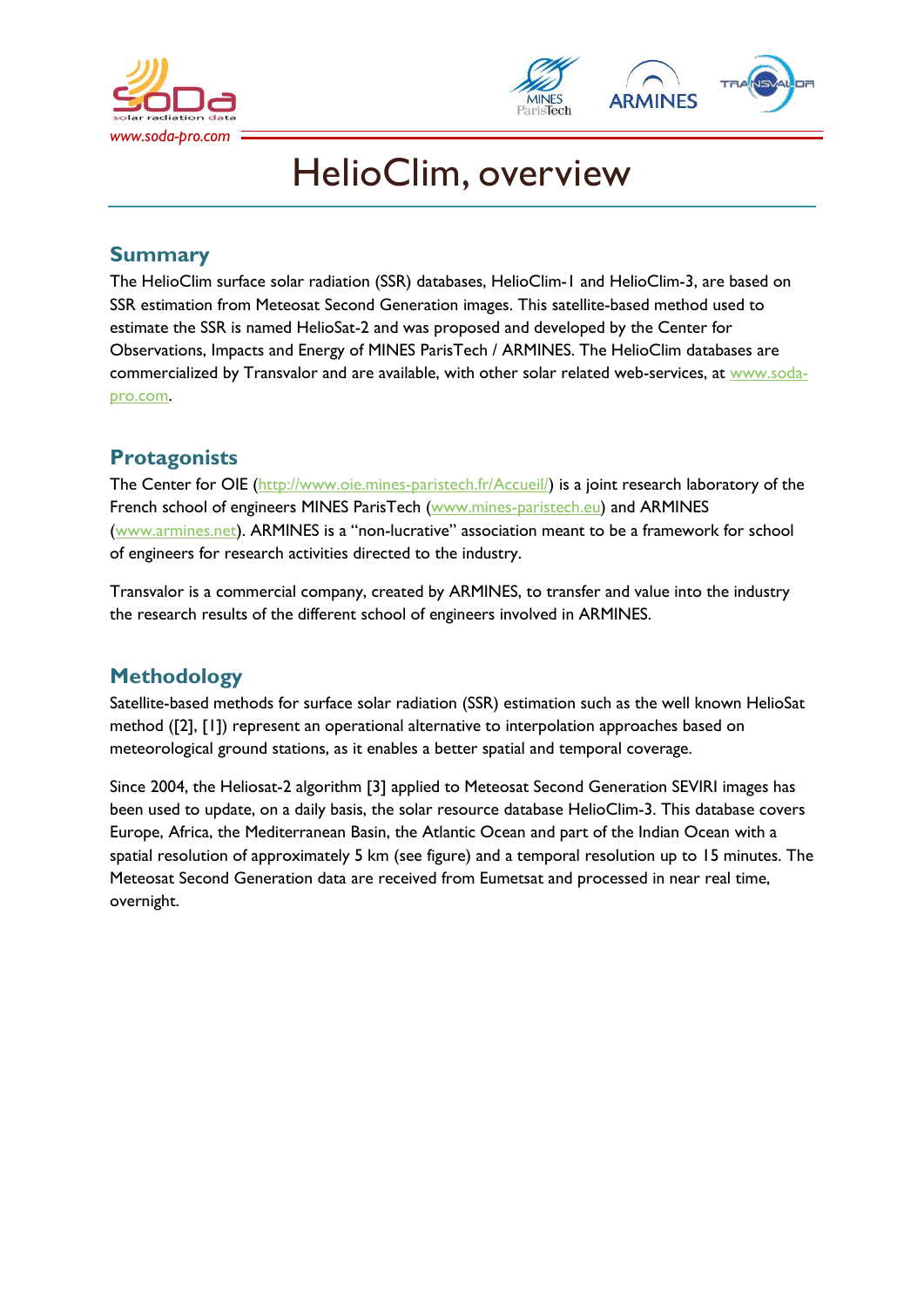





Figure: Spatial coverage and resolution of HelioClim-3 solar resource database.

There are two independent acquisition and processing chains for the HelioClim-3 database: one in MINES ParisTech, and one in Transvalor, in Sophia Antipolis. In brief, the process of these two chains begins by the merging of these two images into a synthetic image normalized according to the sensor and the sun elevation. As this image is located in the visible part of the spectra, the idea of the HelioSat-2 method is the following: the whiter the pixel, the cloudier. The method calculates the proportion of cloud contained in each MSG pixel compared to the same pixel value in clear sky conditions, in order to deduce the irradiation value at ground level.

# **HelioClim-3**

MSG images are routinely processed with the Heliosat-2 method every 15 min to update the HC3 database [3]. Heliosat-2 combines a clear sky model with a "cloud index". The cloud index approach is based on the assumption that the appearance of a cloud over a pixel results in an increase of reflectance in visible imagery; the attenuation of the downwelling shortwave irradiance by the atmosphere over a pixel is related to the magnitude of change between the reflectance that should be observed under a cloud-free sky and that currently observed. This magnitude of change is quantified by the cloud index.

Versions 4 and 5 are the two most advanced versions of HC3. The version 4 uses the climatological European Solar Radiation Atlas clear-sky model [4], based on the Linke Turbidity Factor. The climatological database of Linke Turbidity factor has been estimated using ground measurements worldwide [5], and led to one map per month. They have been temporally interpolated to generate one map per day. The major drawback of this climatological database is that it never updated to take into account the attenuation or increase of the atmosphere turbidity due to local effects such as maritime inputs, volcanoes, fires, evolution of the water vapor content, pollution… The version 5 of HelioClim-3 [6] is an attempt to overcome this limitation, by exploiting the McClear clear sky model [7], also outcome of the MACC and CAMS projects. McClear provides updated information on the content of the atmosphere, combining both in-situ and satellite inputs.

HC3 estimates of SSI are available at integration periods (or time steps) of 15 min, 1 h, 1 day and 1 month. The temporal coverage of data is from 2004-02-01 up to current day-2 for the version 5, and day-1, real time and even d+1 forecast data for version 4. HC3 provides 15 minutes Global Horizontal Irradiation values, on which decomposition models are applied to compute all the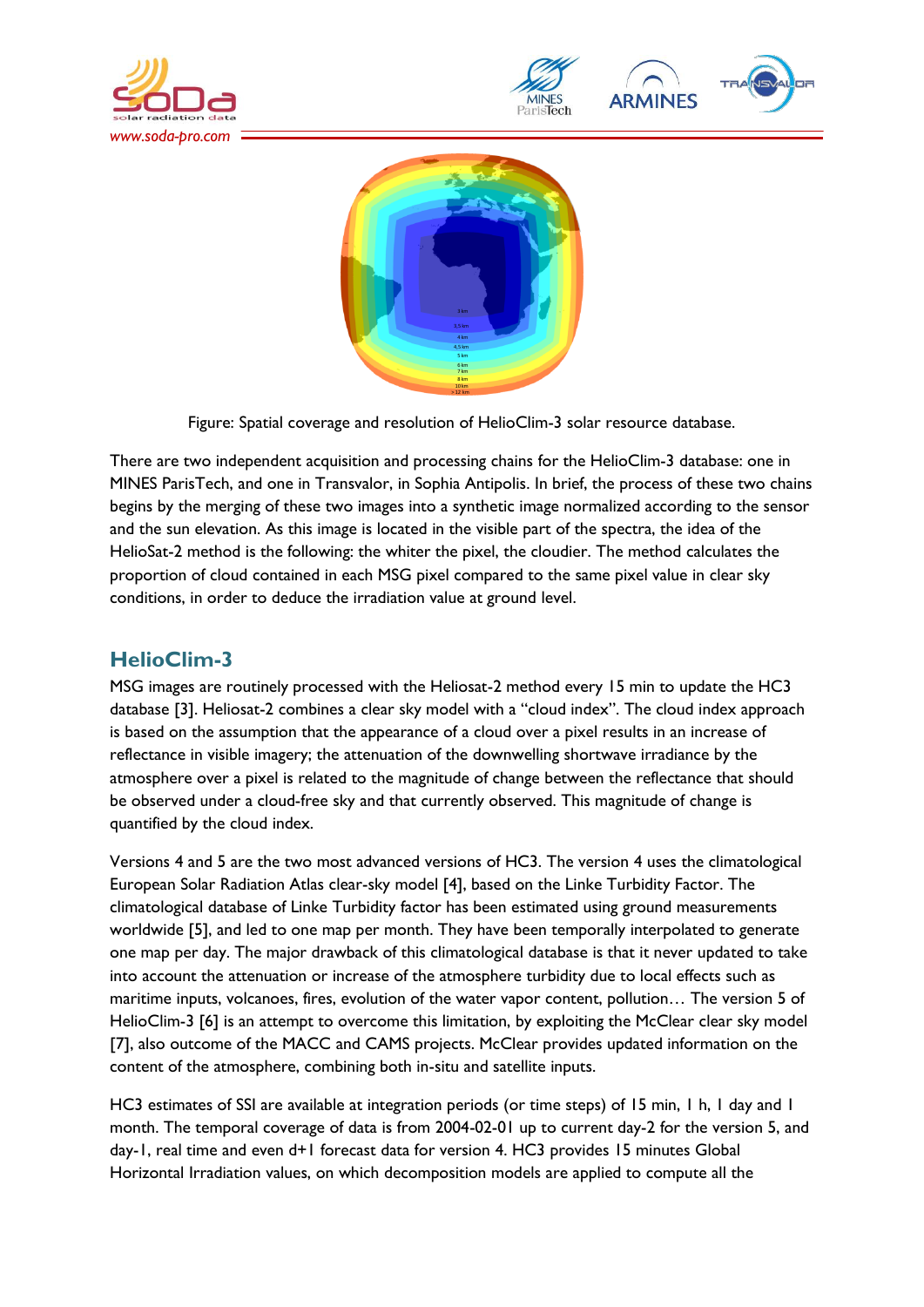



components of the radiation over a horizontal, fix-tilted and normal plane for the actual weather conditions. When a request is launched, post-processing layers are applied for instance to modulate the radiation values inside the MSG pixels to take into account the actual elevation of the required location, or to compute the shadowing effect of the far horizon. HC3 time series can be retrieved either via the SoDa website, or automatically via a machine-to-machine access. Several other valueadded services based on this resource are also available as a one-shot request, such as the purchase of a volume of HC3 time series or Typical Meteorological Years on a given area, irradiation maps, measurement completion…

# **Accuracy and uncertainties**

Please refer to the following URL to read the uncertainty results of several validation benchmarks between HelioClim-3 version 4 and 5 with ground station measurements:

<http://www.soda-pro.com/help/helioclim/helioclim-3-validation>

# **The people in Transvalor**

Dr Etienne Wey is the General Manager of Transvalor. He graduated from the engineering school INSA in Lyon and received his Ph.D at MINES ParisTech in 1984. He worked on the development of the software Forge2 then established the software department of Transvalor, in Sophia Antipolis. In collaboration with the CEP Mines ParisTech research centre, he started in 2008 a commercial activity based on the valorisation of the HelioClim databases and SoDa web-site.

Ms Dr. Claire Thomas received her PhD from MINES ParisTech in 2006 on the subject "fusion of images". She then worked as a post-doc at INRIA in Rennes on meteorology using EO data and assimilation techniques. Claire Thomas published several peer-reviewed articles in international journals. She joined Transvalor in April 2009 to work full time on the SoDa project and the HelioClim databases use and commercialisation.

Ms Dr. Mathilde Marchand received her PhD from MINES ParisTech in 2014 on ACV. She has been hired in July 2015 to help the SoDa answer all the requests from the customers.

# **The people in MINES ParisTech**

Dr. Philippe Blanc graduated from the engineering school SupTelecom and received his PhD degree from MINES ParisTech in 1999 in the field of engineering sciences and applied mathematics. He has been working as a research engineer at Aérospatiale, then Thalès Alenia Space in signal and image processing and data fusion for Earth Observation systems and various projects where scientific support in signal and image processing, statistics, algorithmic prototyping and applied mathematics is required. He joined the CEP Mines ParisTech in 2007.

Dr. Thierry Ranchin received his PhD degree in applied mathematics in 1993 and his "Habilitation à diriger les recherches" in 2005. His current research interests are the development of innovating methods for fusion of multisources data, and mapping of geophysical parameters for renewable energies. He is the co-chair of the Energy Community of Practices of the Global Earth Observation System of Systems (GEOSS) initiative and the co-chair of the User Interface Committee within the